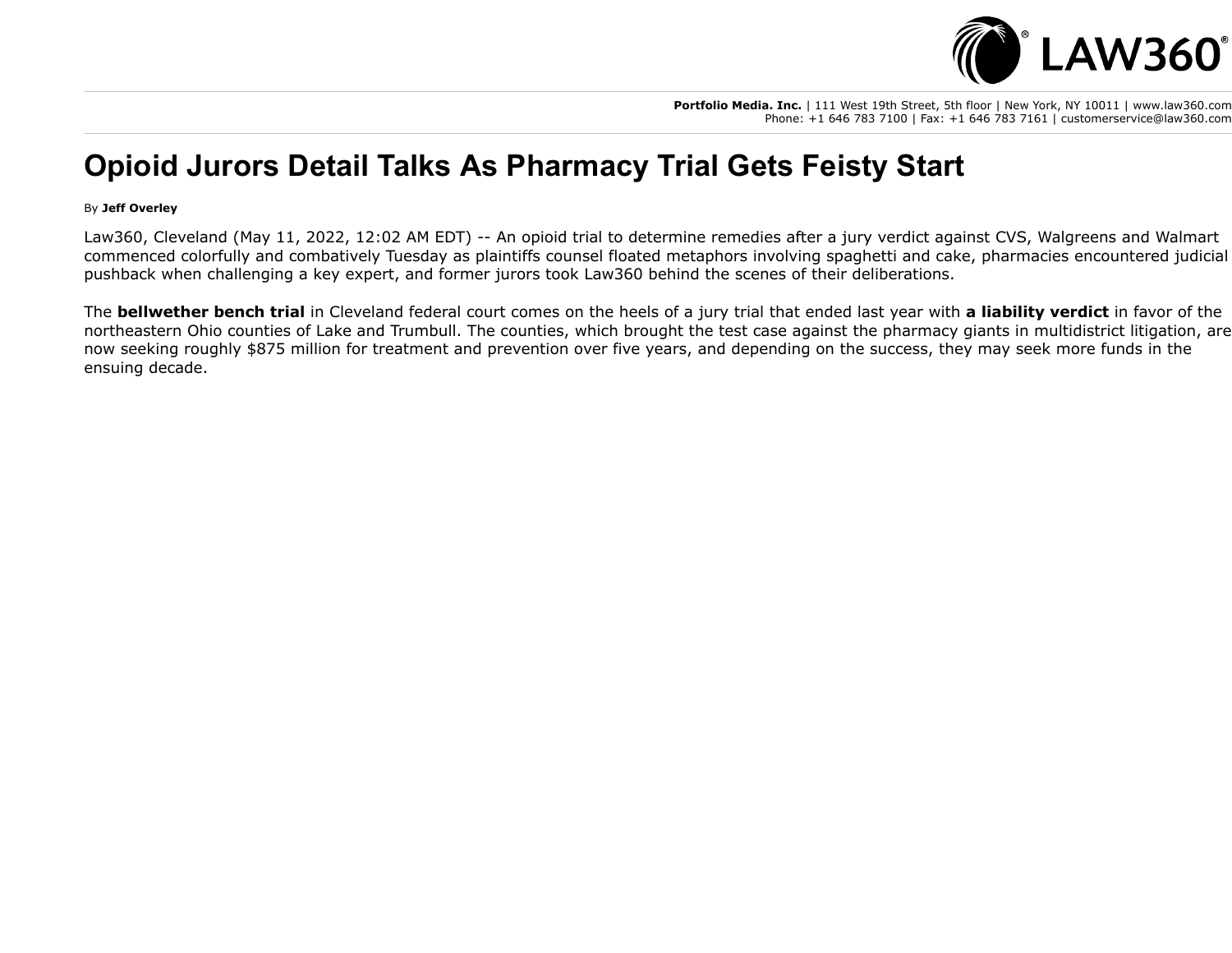

The 18th floor of the Cleveland federal courthouse, left, is hosting a bench trial to determine remedies after an opioid verdict against CVS, Walgreens and Walmart. (Jeff Overley | Law360)

November's verdict was the first involving pharmacies in opioid litigation either inside or outside the MDL, and the ensuing bench trial that kicked off Tuesday is one of the first examples of an opioid trial focused on remedies. Two jurors who helped to reach the liability verdict attended Tuesday's kickoff and spoke with Law360 about the inner workings of last year's deliberations, which included plastering walls with reams of paper notes.

U.S. District Judge Dan Aaron Polster, presiding judge for the trial and the entire MDL, took stock of the situation right away on Tuesday morning. The judge told an almost fully occupied courtroom that he'll be "listening carefully" to testimony and evidence as he contemplates the contours, cost and duration of a so-called abatement plan that the pharmacies must bankroll.

"I've been tasked with … something no other judge in our country has ever been required to do," Judge Polster said Tuesday before opening statements.

As planned, those opening statements were highly abbreviated, and the rest of the trial will also follow a streamlined format, with expert testimony being submitted in writing so that the litigants can quickly move to cross-examinations.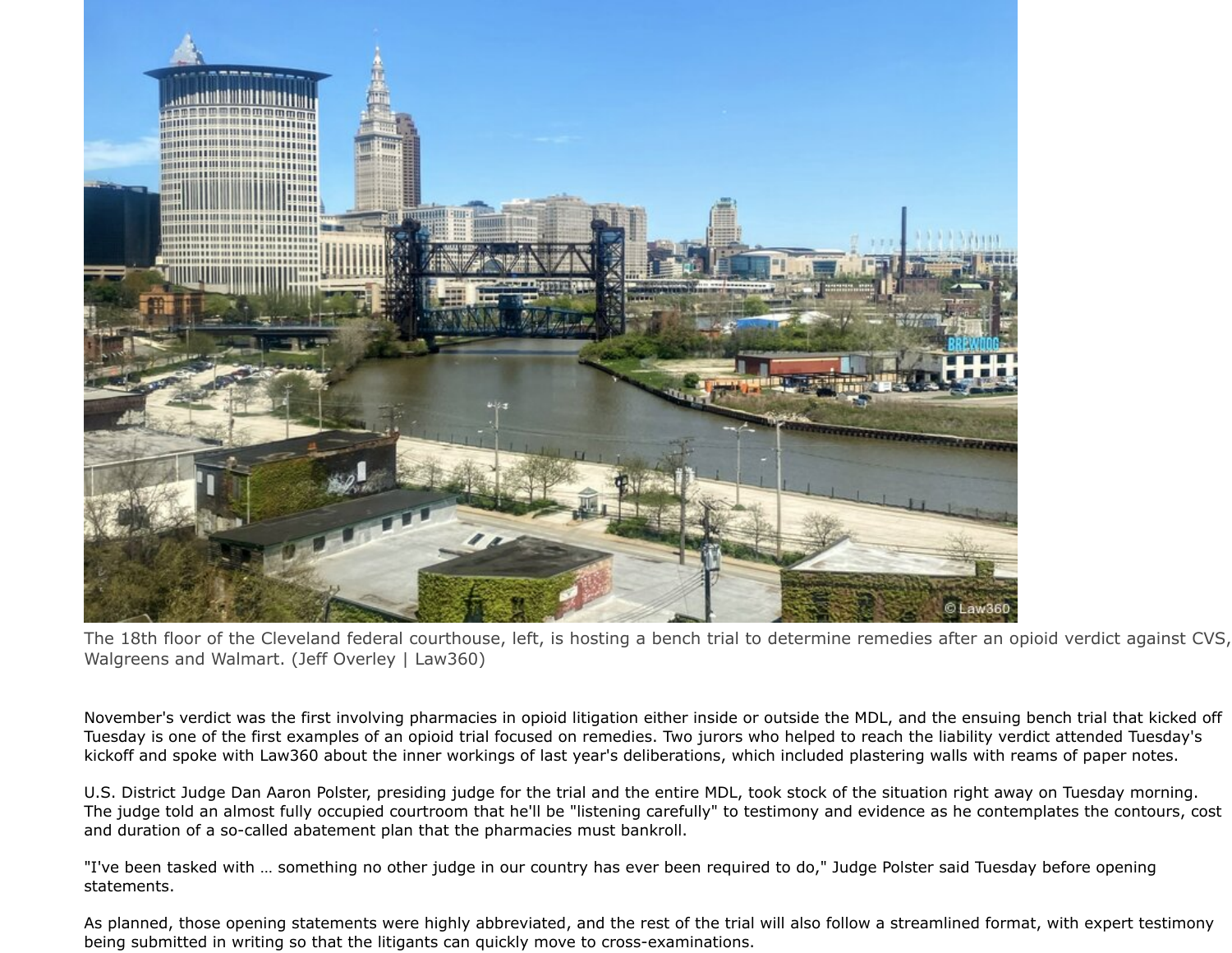W. Mark Lanier, lead trial counsel for Lake and Trumbull, designed his introductory remarks around the sort of offbeat analogies that often appear in his courtroom commentary. As he described the opioid epidemic's complexity — and defended the need for a wide-ranging remedial plan that the pharmacies call overreach — Lanier compared the crisis to a confection that must be seen as the sum of its parts.

If a person has baking powder, eggs, oil and sugar, "you can mix it all together, and you get a cake," Lanier said. "It's impossible to parse out the baking powder; it's impossible to parse out the sugar. … You've just got a cake."

The culinary comparisons continued when Lanier suggested that a "bowl of spaghetti" would be another apt illustration of the drug abuse epidemic's intertwined features and fixes.

"We can't determine where one noodle starts and one noodle stops. … It's much too complicated," the trial lawyer said, seemingly drawing a chuckle from Judge Polster.

Later Tuesday, the judge indicated that he was striving to strike the correct balance on abatement, simultaneously fretting about doing too little or too much.

"We can't partially abate the nuisance. You either abate it or you don't," Judge Polster said before adding that it's crucial "to tailor the abatement to the nuisance that the jury found."

The Ohio counties and the three pharmacy chains have sharply disputed the meaning of the jury's verdict, which found that "oversupply of legal prescription opioids, and diversion of those opioids into the illicit market outside appropriate medical channels, is a public nuisance" in Lake and Trumbull. The counties see that as a recognition of a massive problem implicating societal upheaval and numerous narcotics, including heroin, while the pharmacies see a problem confined to prescription pills.

The counties' abatement plan "goes far beyond the nuisance the jury found here and includes overly inflated costs," as well as provisions that "can only be described as indirectly or tangentially related to this nuisance," [Bartlit Beck LLP](https://www.law360.com/firms/bartlit-beck) partner Kat Hacker, counsel for Walgreens, said Tuesday.

The pharmacies also insisted that any financial award should be divvied up among them based on various criteria, including market share, as opposed to making them jointly and severally responsible for the full award.

"It is 100% divisible," Eric R. Delinsky of [Zuckerman Spaeder LLP](https://www.law360.com/firms/zuckerman-spaeder), counsel for [CVS Pharmacy](https://www.law360.com/companies/cvs-health-corp), told Judge Polster.

When Tuesday's proceedings moved to testimony, the only witness was Katherine Keyes, a Columbia University epidemiologist who has attempted to quantify the number of people in Lake and Trumbull who will need drug treatment.

Bartlit Beck partner Jeffrey A. Hall led off the cross-examination by asking whether the opioid crisis would even exist if "manufacturers of opioids acted more responsibly," and he later shifted blame further by citing narcotics "trafficked into the U.S. from China and Mexico."

Subsequent scrutiny came from Paul B. Hynes Jr. of Zuckerman Spaeder, who probed Keyes about her thoroughness when endeavoring to estimate the number of county residents in need of care for opioid use disorder.

"You didn't conduct any surveys in the counties?" Hynes asked. "You can't name a single person in the counties who has [opioid use disorder], can you?

Hynes, however, at times, himself came under scrutiny. At one point, Judge Polster interjected to complain that the defense lawyer was misguidedly using metrics about fatal overdoses to cast doubt on metrics about opioid use disorder.

"I don't see the relevance of this at all," the judge said.

Keyes echoed that observation a minute or two later, deriding an "apples to oranges" comparison dependent on "totally different methodologies."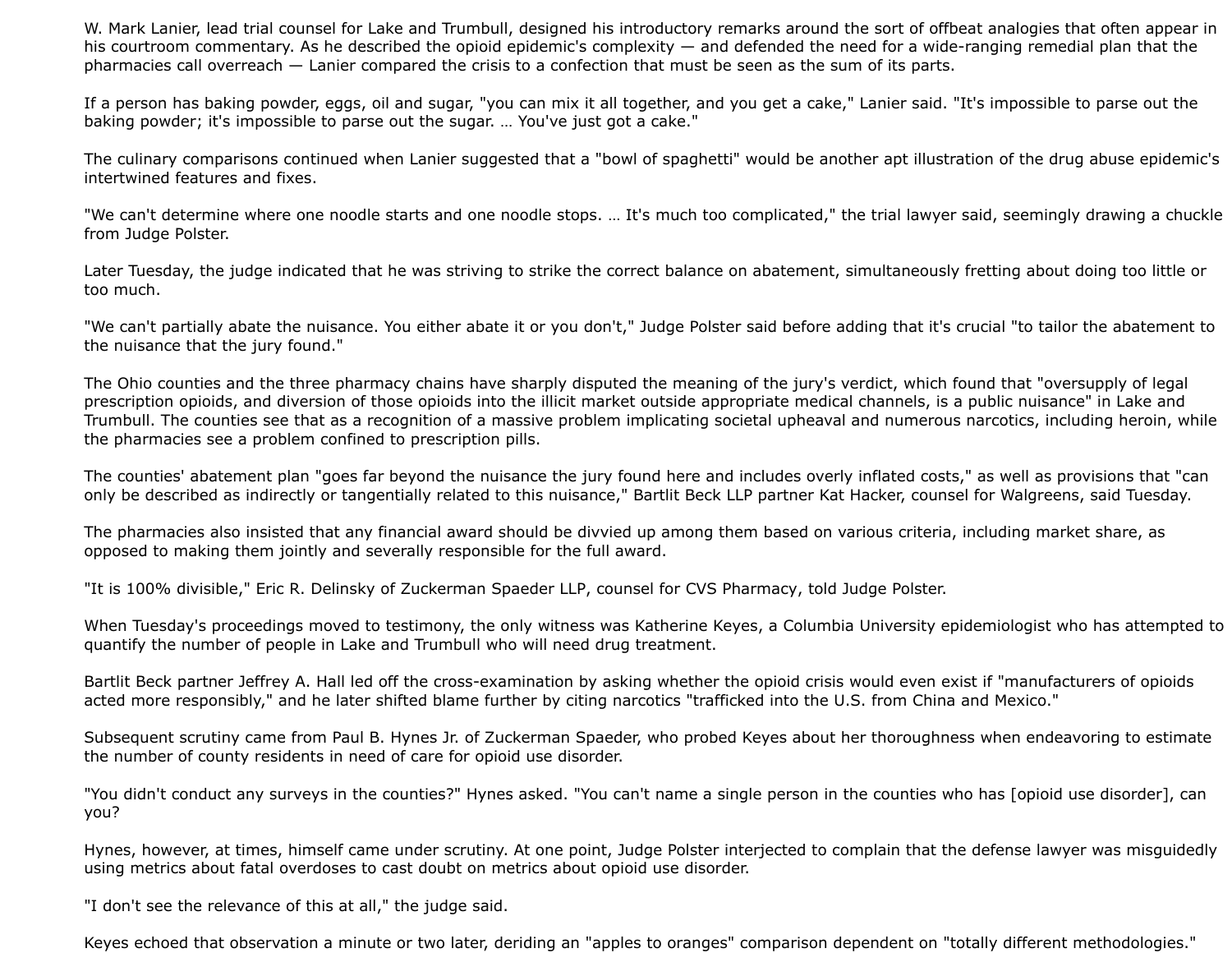Judge Polster also expressed skepticism when pharmacy counsel floated the idea of a post-trial challenge to Keyes' credibility; he observed that no defense experts specialize in epidemiology, and seemed wary of deciding the case without input from such a scholar.

"You don't have any epidemiologists. She's the one," Judge Polster told a defense lawyer. "You've got to give me something."

Judge Polster nonetheless gave the pharmacies some encouraging words on Tuesday, including comments he shared with Zuckerman Spaeder's Delinsky, who assailed the idea of a monitor to oversee the pharmacies' operations in the coming years.

The pharmacies "oppose in the strongest terms possible the imposition of a monitor," Delinsky said, arguing that it would interfere with the regulatory scheme governing controlled substances.

Judge Polster responded that he was "not eager" to impose a monitor, explaining that "it's not my job at all to regulate the business of the pharmacies."

Watching from the back of Judge Polster's 18th floor courtroom were two individuals who spent nearly two months in the same space last year while serving on the jury. The duo, who requested that their last names not be used in this article, got an acknowledgement at one point from Judge Polster, who said from the bench that he was aware of their presence and that "I appreciate their interest."

One of the individuals told Law360 that his first name is Jeff and identified himself as Juror 7, a retired engineer and a resident of Lake County. The other individual told Law360 that her name is Nicole and identified herself as Juror 6, a retail worker and also a resident of Lake County.

Asked why they were in attendance, both cited "curiosity" in the wake of their deliberations, which they described as workmanlike and cordial.

"It was a lot of work … for 12 people to go through six weeks' worth of information, and really come up with what we thought was the right decision," Jeff said. "We had 12 fantastic people. I don't think we could have done that without the group that we had."

"We all had disagreements," but also a shared mindset of arriving at a just outcome, he added. "It was a week-and-a-half of, 'Let's do this right.' We weren't going to jump to a rushed conclusion," Jeff said. "We weren't going to do it in two days; it was way too much information."

That information ended up hanging all over the room to help make sense of everything, the two jurors said Tuesday.

"We had paper lining the entire wall," Nicole said.

"If you could have seen the amount of information that was hanging on that wall by the time we were done," Jeff added.

Voting with anonymity helped the jury reach unanimity, Nicole said. She recalled an initial vote where "no one knew who gave what answer, to kind of see where we are as a group," after which the jurors "dove into all the information."

As they shared notes from the trial, the jurors observed that they had often homed in on the same things, and they spent multiple days talking about just two or three subjects, before announcing the verdict just before Thanksgiving.

"It wasn't easy. This case was huge," Jeff said. "And it's still huge."

The counties are represented by [The Lanier Law Firm](https://www.law360.com/firms/lanier-law-firm)[,](https://www.law360.com/firms/simmons-hanly) [Spangenberg Shibley & Liber LL](https://www.law360.com/firms/spangenberg-shibley)[P,](https://www.law360.com/firms/simmons-hanly) [Plevin & Gallucci Co](https://www.law360.com/firms/plevin-gallucci)., [Napoli Shkolnik PLLC](https://www.law360.com/firms/napoli-shkolnik), Simmons Hanly Conroy, Motley Rice LLC [and Farrell & Fuller LLC](https://www.law360.com/firms/motley-rice).

CVS is represented by Zuckerman Spaeder LLP.

Walgreens is represented by Bartlit Beck LLP.